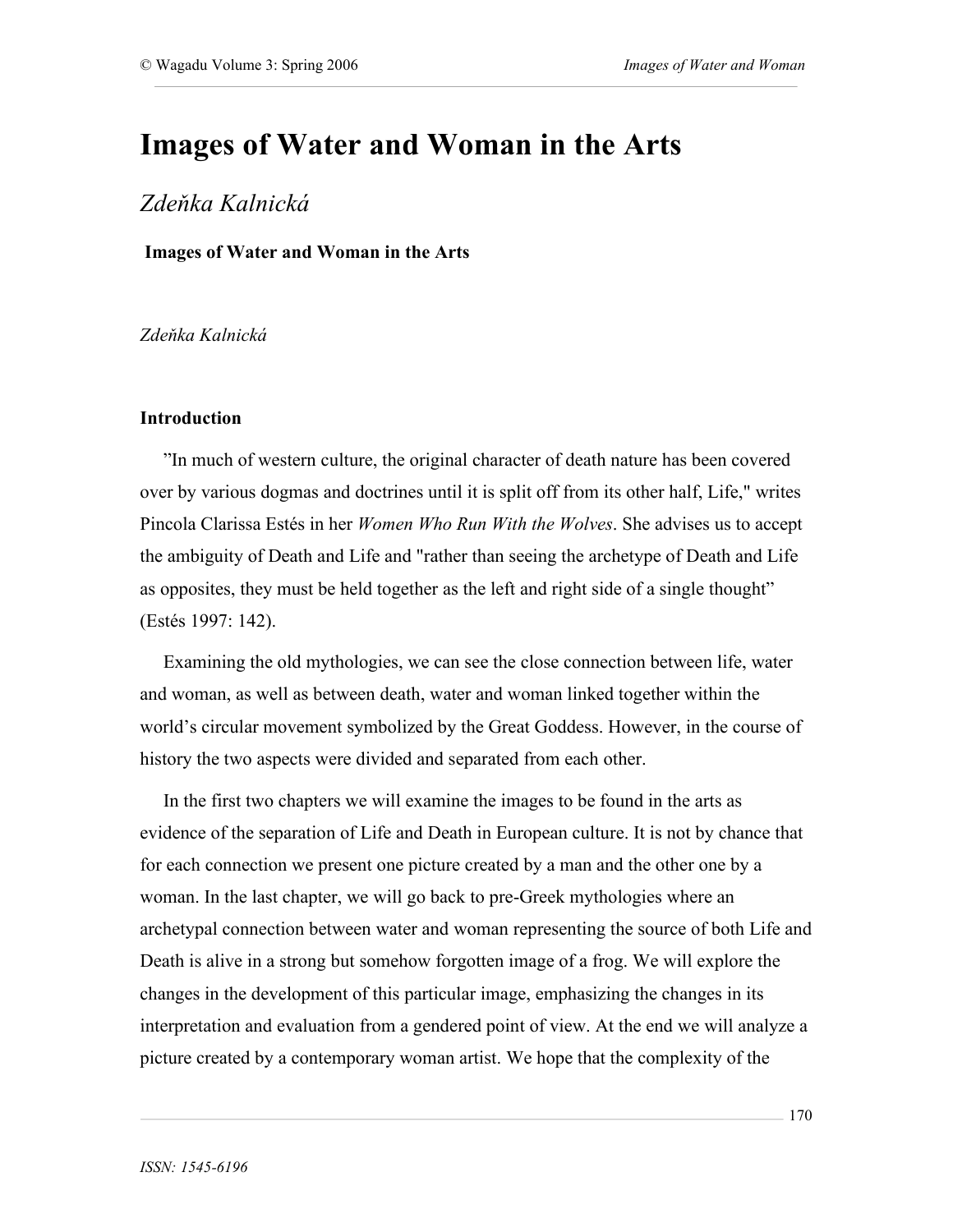above-mentioned frog symbol will help us to examine our own attitudes towards life and death.

#### **Origin of Life**

 The origin of life as such is said to be in water, and many mythologies offer the vision of the creation of the world from water. Albin Brunovsky's world, as discussed below, is created out of an infinite mass of water as an original source of life, and, in the author's imagination, inseparably connected with a woman; the woman's body always contains water from which new human life emerges. An amniotic fluid is perhaps the only type of water which cannot be detached from its connection with woman, and reinforces the archetypal connection. In his graphic sheet entitled *L. P. Boat* 

#### **Fig. 1: Albín Brunovsky: L. P. Boat**



The world has emerged from the concentration of water into a column, water doing an inverse whirling movement (instead of going down, it goes up) while continually changing into trees, animals and people. The boat-like shape of the emerged world indicates its dependency on water; but we can see it also as a bird.

An association of water and woman is underlined not only by the title where the initials of the name of a woman Ludmila Peterajová are hidden, and by the flag with her full surname positioned at the highest point of the picture, but also by a naked woman with the exaggerated signs of fertility. She dominates the picture and together with the breasts on the left side of the boat indicates the nutritional capacity of water and woman. The water in the picture comes from a larger reservoir of water outside the picture. Brunovsky's world is built from air, water, fire and earth. Water serves somehow as the "ground" (looking like grass blowing in the wind); nevertheless all elements are mutable, and as ambiguous in their meanings (the boat as a bird, the vessels as the branches, the branches as flames, the sun as a breast, the moon as an eye). The image has a circular compositional structure that symbolizes the circularity of nature and human fate: the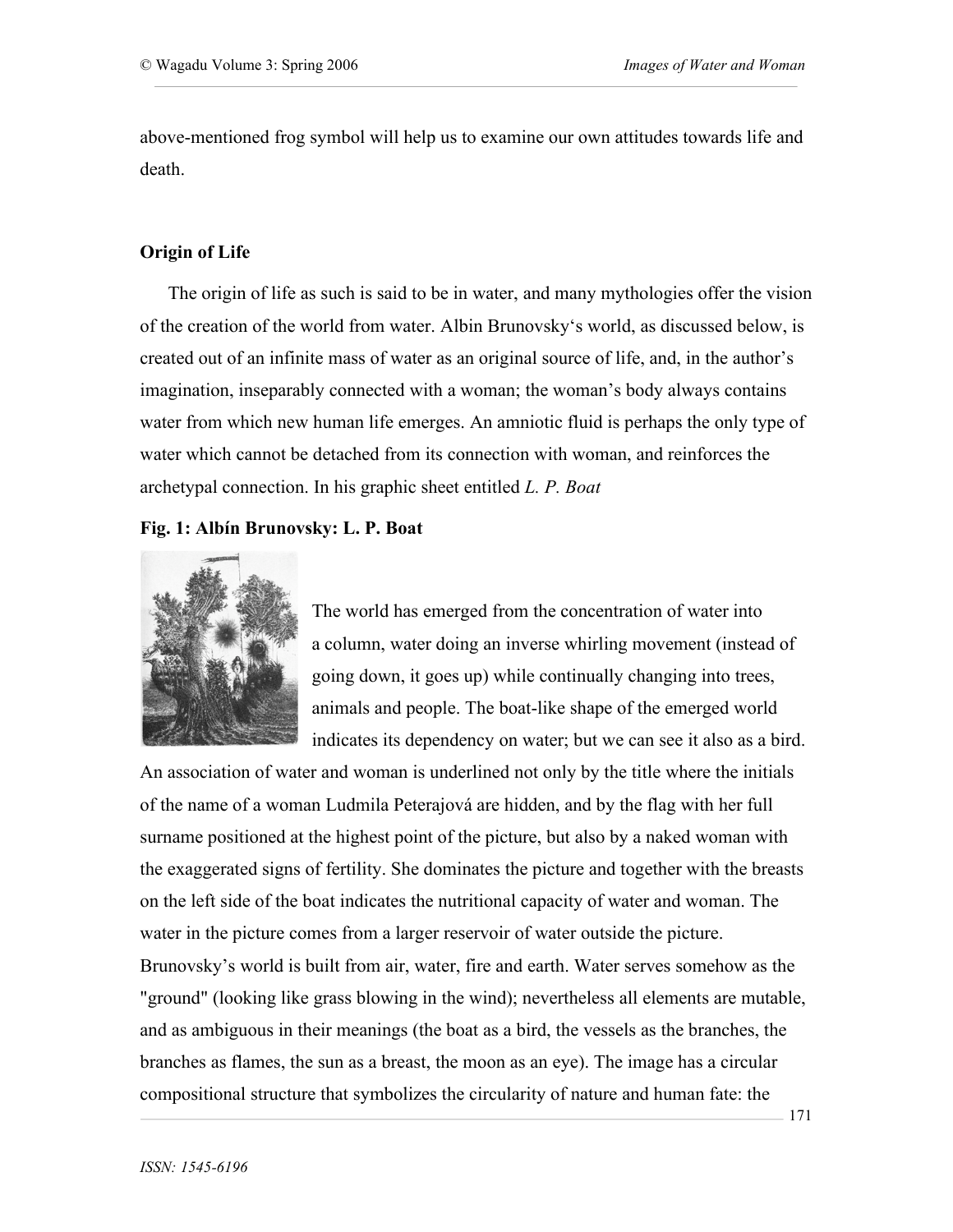people climbing on each other's bodies are at the same time falling down. A naked woman is standing alone in the place where she has the most immediate connection with water (where there is something like a "gap" in the boat). She is self-assured, calm, as if she were aware of her dominant status as creator and keeper (the watching eye on her left?) of this otherwise transient world (she is the stability within the changes). However, because of the woman's juxtaposition in the work with the battle on her left of the axis of the picture, we can sense that death has not been yet totally abolished. However, it seems to be Woman who is placed on the pedestal, honored as a source of life and the sacred. Here, Brunovsky is close to Thales,' the Greek philosopher's, idea of the Primary Water from which all things "emerge".

 However, from a feminist perspective, the association of woman, water and birth can cause mixed feelings, especially when we take into account its interpretation within the patriarchal culture. On the one hand, Germaine Richier's sculpture, *The Water*



**Fig. 2: Germaine Richier: The Water**

plays, on the connections between water, woman, and the ancient pitcher, enabling the viewer to interpret woman as a source and preserver of both water and life; woman-water is also portrayed with the signs of fertility exaggerated : the large torso, and the belly and chest with the breasts dominant. However, we can arrive at quite a different interpretation when focusing on the fact that the woman's head is missing, and that her legs and arms look as not fully functional parts, something like vestigial appendages of her body. The

work thus can be interpreted as allusion to the traditional patriarchal image of woman as a container (the head being extraneous), theoretically expressed, for example, in Plato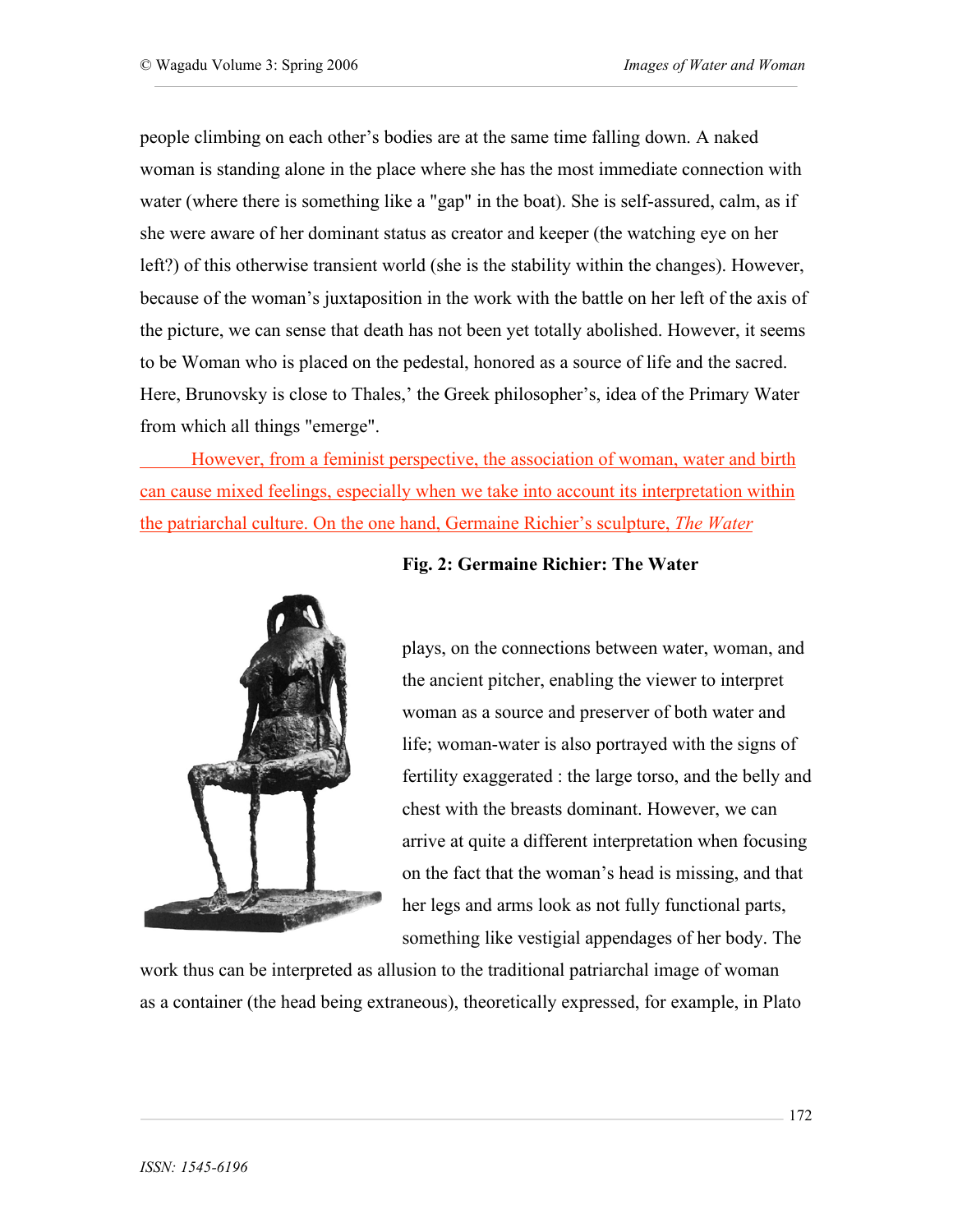and Aristotle.<sup>1</sup> The figure is sitting as if impaled, a pose invoking an act of fertilization. However, the stick and legs create the shape of three-legged chair, which can be interpreted as an allusion to a throne of the goddess Isis in the Egypt. The woman's arms are placed under her thighs as if holding a chair; however, they are attached to her body in such a way that they cannot move (not allowing for any woman's activity or defense), thus possibly serving as the handles of a pitcher (for someone else to use). The womanpitcher image may cause the perception that she is created from mud – in several ancient mythologies the first material to form the world; the texture of the sculpture suggests that it is melting. Richier created a highly ambiguous image of water, woman and life playing on this ambiguity in their interpretation: either within the old goddess cults or within the

<sup>&</sup>lt;sup>1</sup> Both philosophers, Aristotle in particular, formulated the view about woman as a container, having nothing to do with the new life, being only "an oven" for the child who is "planted" in her by a man to be baked there. The man is that one who "makes the thing, as it is"; a woman is seen only as a passive element giving the material for his active part. As Aristotle states: "…the female always provides the material, the male that which fashions it….While the body is from the female, it is the soul that is from the male, for the soul is the reality of a particular body…"(History of Ideas on Woman. A Source Book, edited by Rosemary Agonito 1977: 47) Aristotle's definition of a woman says: "…and the woman is as it were an impotent male, for it is through a certain incapacity that the female is female, being incapable of concocting the nutriment in its last stage into semen." (ibid.: 44) Concerning Plato, the interpretation is more complicated as he elaborated different view on the gender issues in his works*Timaeus* and *Republic*. *Timaeus,* where Plato developed his cosmological vision of the origin and structure of the world, ends with the section entitled: *The differentiation of the sexes. The lower animals (90e-90c).* Here we can read, "of those who were born as men, all that were cowardly and spent their life in wrongdoing were, according to the probable account, transformed at the second birth into women" (Plato 1959: 115). Looking for the basis of such a view, we found it in Plato's opposition between matter (Recipient) and idea (model), the first being compared to mother, the second to father; and the things, which are placed between them to their off-springs (Plato 1959: 51). On the other hand, in *Republic* Plato seemingly calls for equality between men and women. However, we need to keep in mind that this equality was proposed only for the ruling class. And even in this case Plato states: "all the pursuits of men are the pursuits of women also, but in all of them a woman is inferior to a man" (History of Ideas on Woman. A Source Book, edited by Rosemary Agonito 1977: 31), and "having selected the men, will now select the women and give them to them." (ibid.: 35)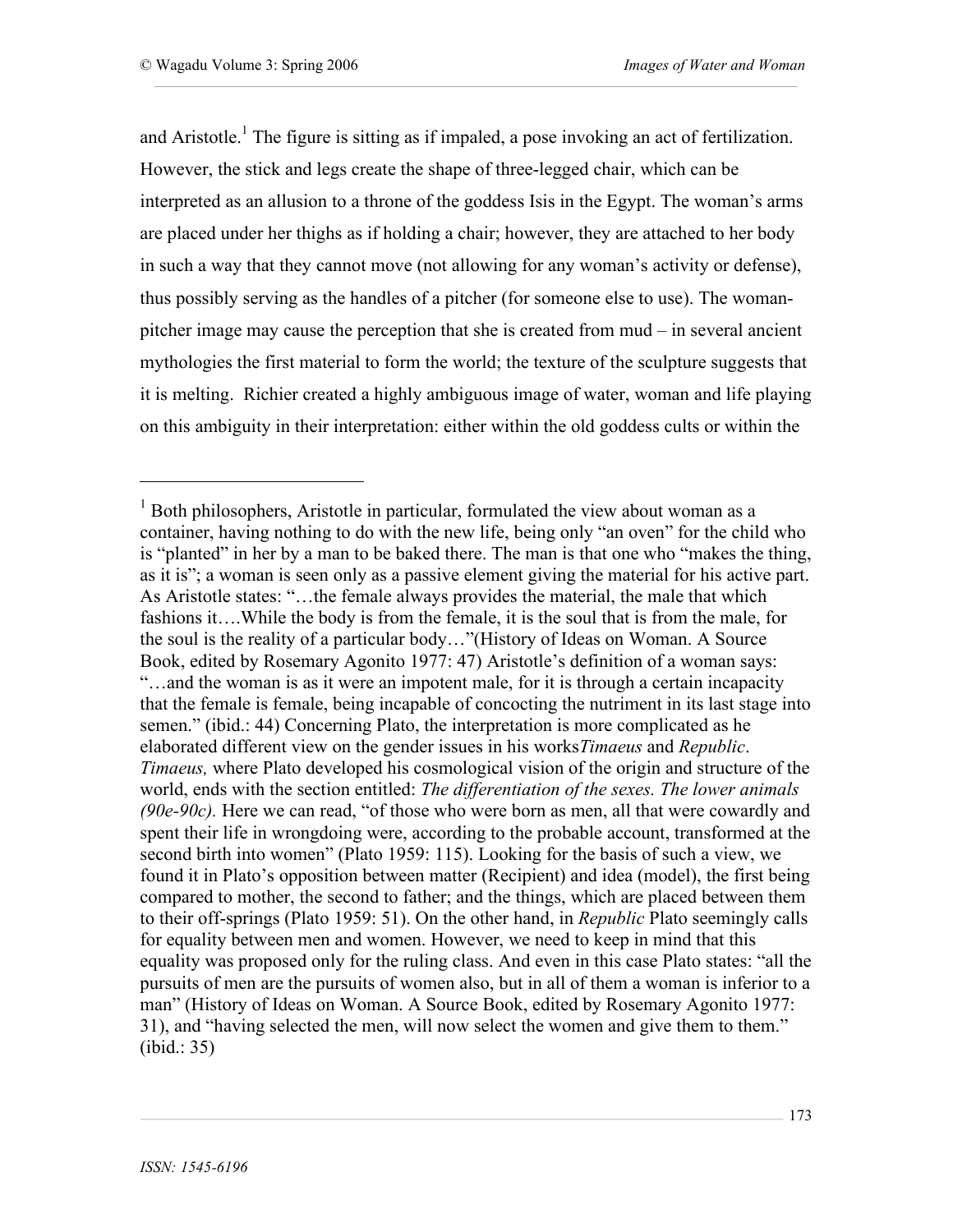patriarchal tradition making woman only a tool for bringing new life into the world. As the woman's lack of any ability to move on her own helps reinforce her being for someone else, it seems that Richier aimed at subversion of the patriarchal view of water, woman, and her connection to life rather than a celebration of it.

 Looking for an answer to where and when this separation of life and death (related to the re-evaluation of the woman-water connection) began is not within the scope of this paper. However, it might be useful just to consider a few possibilities, especially from Greek culture. In Greek mythology man became the chief God on Olympus, but traces of veneration for water and woman still remained such as the supreme power of the river Styx, its waters being those in which the gods took oaths which were impossible to renounce. We also find water as a source of life and as the most important element in early Greek philosophy, especially in Thales of Miletus. According to Thales, water was the *arché*, the first of the elements, the origin of all, having "mastery" over the rest because it represented the abyssal womb (Walker 1983: 273-274). In his vision, the Earth floats on water. Over the course of time, however, we can see changes in the hierarchies of elements and their value. As Lloyd claims, it happened within the development of Greek philosophy that wet and cold (and also left and down) became connected with femininity and evaluated negatively, and dry and warm (also right and up) became connected with masculinity and evaluated positively. (Lloyd 1970) We can establish evidence for that change also in Greek drama. As Eisler claims, it was in Greece during the time of Aeschylus that femininity underwent a change in status. She supports this contention in quoting the last part of Aeschylus' *The Oresteian Trilogy, The Eumenides.* Here, the matricide (Orestes had killed his mother) is defended by the playwright as undeserving of punishment for his crime by arguing that children are not connected with their mothers. This argument is brought about by Apollo, who called for goddess Pallas-Athena as an example claiming that she was not born by a woman (according to the Greek mythology, she sprang fully grown from the head of Zeus). $^2$  This process of re-

174

<sup>&</sup>lt;sup>2</sup> It is important to note that it was Pallas Athena who was the head of the court and that it was she who made the final decision not to punish Orestes (the vote of the judges was even, so her decision was the final one). Apollo says: "The mother is not the true parent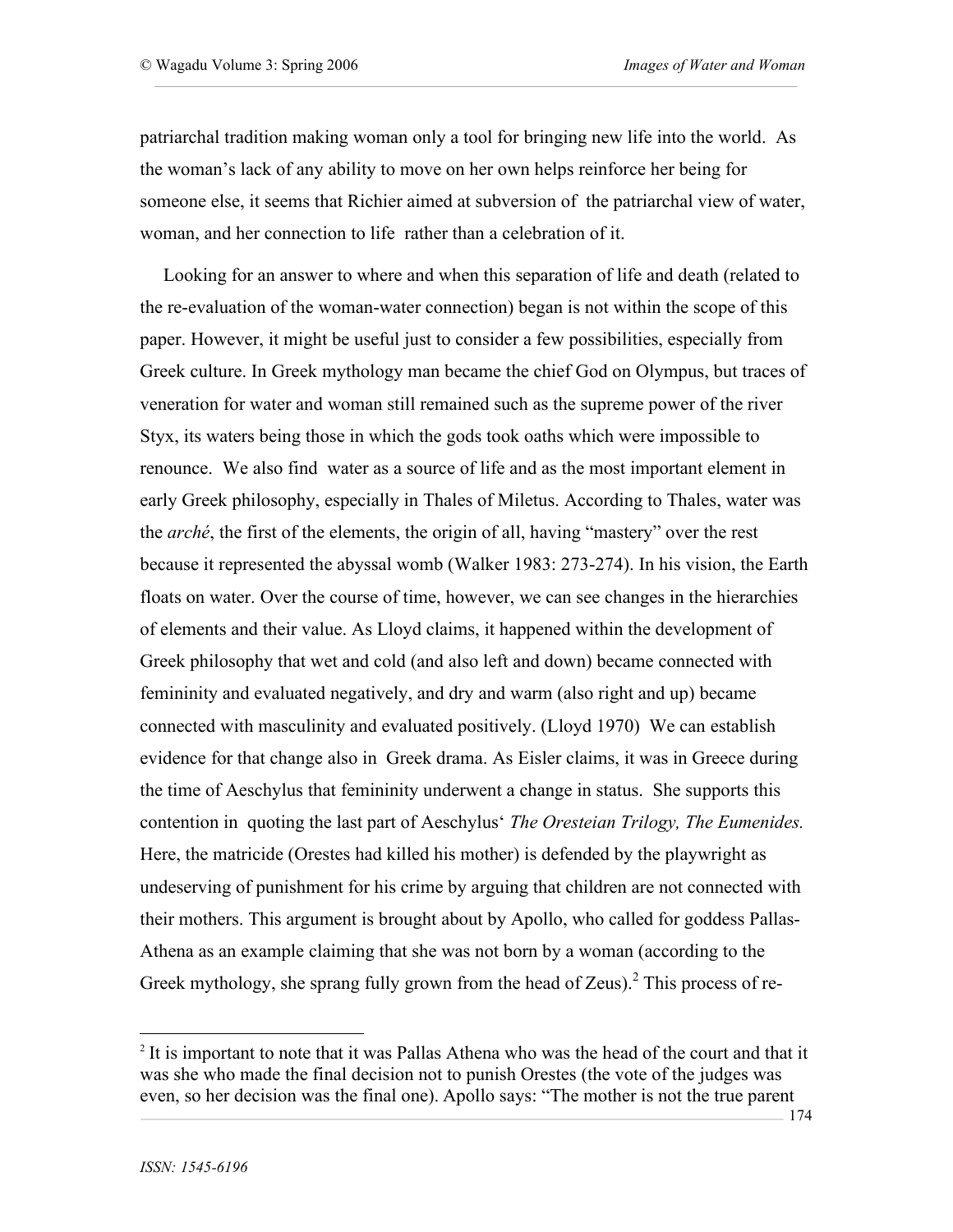evaluation and denigration was somehow definitely established by Aristotle, who stated unambiguously that woman was inferior to man. $3$ 

 Medieval culture argued the schism of the original circular unity of Life and Death further and developed a clear division between body and soul, mortal and immortal life, good and evil, heaven and hell, saint and sinner, virgin and witch. In the realm of water images, this separation occurred in the form of what was known as Life and Death water, which would later become a part of fairy-tales. In general terms a new source of life, the Spirit, in the Middle Ages emerges. Though water is said to have existed before the Creation, the act of the creation of the World started only at the moment of this primal element by Spirit, Light and Word, and subordinated to God's spiritual power: God is able to issue, confine, stop, and divide water. $4$  However, the ancient symbols connecting water and woman are not totally discarded: they are re-interpreted in accordance with the needs and framework of the new ideology and patriarchal social order.<sup>5</sup>

# **Calling to Death**

 $\overline{a}$ 

 It seems that the connection between woman and life is more obvious for us than the connection between woman and death. Kristeva claims that the image of Mother as Death

of the child / Which is called hers. She is a nurse who tends the growth / Of young seed planted by its true parent, the male." (Aeschylus 1967: 169)

 $3$  Aristotle states: "Again, the male is by nature superior, and the female inferior; and the one rules, and the other is ruled; this principle, of necessity, extends to all mankind." (History of Ideas on Woman. A Source Book, edited by Rosemary Agonito 1977: 51)

<sup>4</sup> We can recall several events involving water, which were described in the Old Testament, such as the Flood, Jonah and the whale, the crossing of the Red Sea, and Moses striking water from the rock. The most important of them was the miracle that took place at the river Jordan as described in the Book of Joshua.

 $<sup>5</sup>$  This happened to the symbol of a lily (lotus), a water-woman creature (mermaid), to the</sup> symbol of a fish, and, as we will see later, also to the symbol of a frog. For more information see Walker, B. G. 1983: The Woman´s Encyclopedia of Myths and Secrets. San Francisco, Harper and Row Publishers.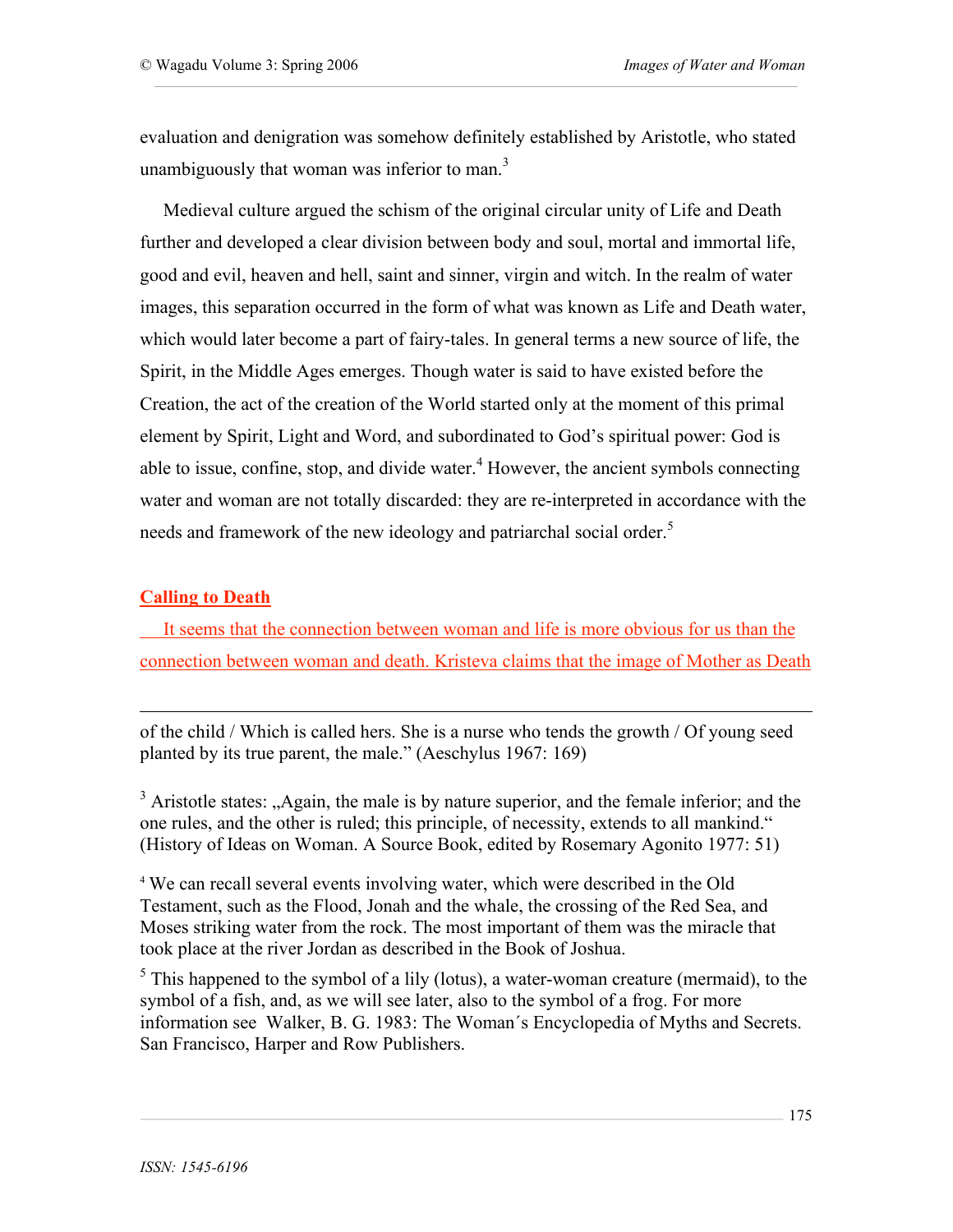emerged due to the psychological necessity of both man and woman to become autonomous personalities, i.e. to be re-born. In this process, they should disconnect themselves from the mother, an act that is symbolically viewed as matricide. "Matricide is our vital necessity, the sine-qua-non condition of our individuation, provided that it takes place under optimal circumstances and can be eroticized…." (Kristeva 1989: 27 - 28). Nevertheless, this matricidal drive, when hindered, turns in on the self, causing depression or a melancholic "putting to death of the self" (Kristeva 1989: 28). In doing this, we know, according to Kristeva, "that it comes from her, the death-bearing she-Gehenne" (Kristeva 1989: 28). To be able to deal with that situation, in other words not to kill her and not to kill ourselves, we will make of Her an image of the Death we can attack, harass, and symbolize. The image of woman as Death is thus "an imaginary safety catch for matricidal drive that, without such a representation, would pulverize me in melancholia if it did not drive me to crime" (Kristeva 1989: 28).

 In ancient mythologies, the symbol of Death has been incorporated into an image of the Great Mother who represented both aspects of the world: creation and destruction. However, in Greek mythology, we can trace the separation of the two and find an association of the women with Death in the image of the Sirens. The Sirens were originally nymphs accompanying Persephone. Persephone's mother, Demeter, punished them (for not helping Persephone when Hades raped her) by turning several of them into Sirens whose duty it was to seduce passing sailors with their beautiful voices causing their death by distracting them from steering their boats which crashed into the cliffs). This story explicitly connects water, woman and death.

 We can find many examples in art showing that the water-woman seduction is fatal, especially for men. In Edward Burne-Jones's watercolor *The Depth of the Sea*,

#### **Fig. 3: Edward Burne-Jones: The Depth of the Sea**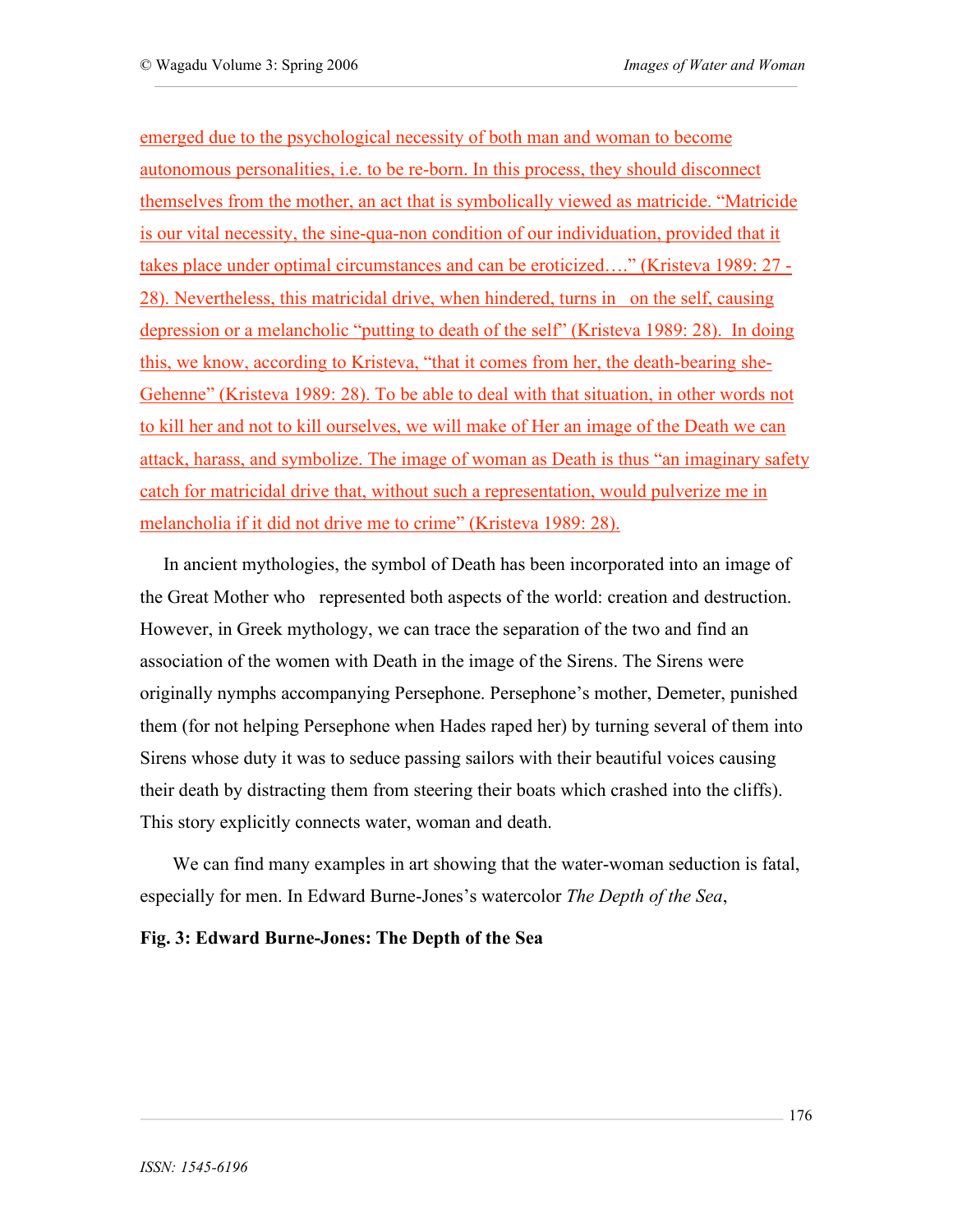

the seductive power of water is directly identified with that of woman. Womanwater-death is looking seductively at us while half-victoriously, half-passionately and tenderly carrying the body of a dead sailor to the bottom of the ocean. "Am I not beautiful, am I not carefully holding you and soft to you, am I not a part of you that you always seek? I promise I will console you and give you never-ending pleasure," the Depths of the Sea addresses us.

 This picture is often interpreted as a socalled "*femme fatale*" image, the woman as an instrument of a death. According to Jung, she is "a personification of all feminine psychological tendencies in a man's unconscious: a representation of the anima consciously repressed by the male. This may be seen to lead to a cultural suppression of women, with the femme fatal representing men's fears of women's power - more of a projection onto the

female than a mirror of her reality" (Encyclopedia of Comparative Iconography 1982: 317). According to Kristeva, woman as a representation of death is more likely to occur in men's imagination as a projection of the loss of a mother, but it might also occur in women's consciousness. For a woman, the process of identifying women with death is more difficult: an interjection of the maternal body and woman's self is more immediate and "the hatred I bear her is not oriented toward the outside but is locked up within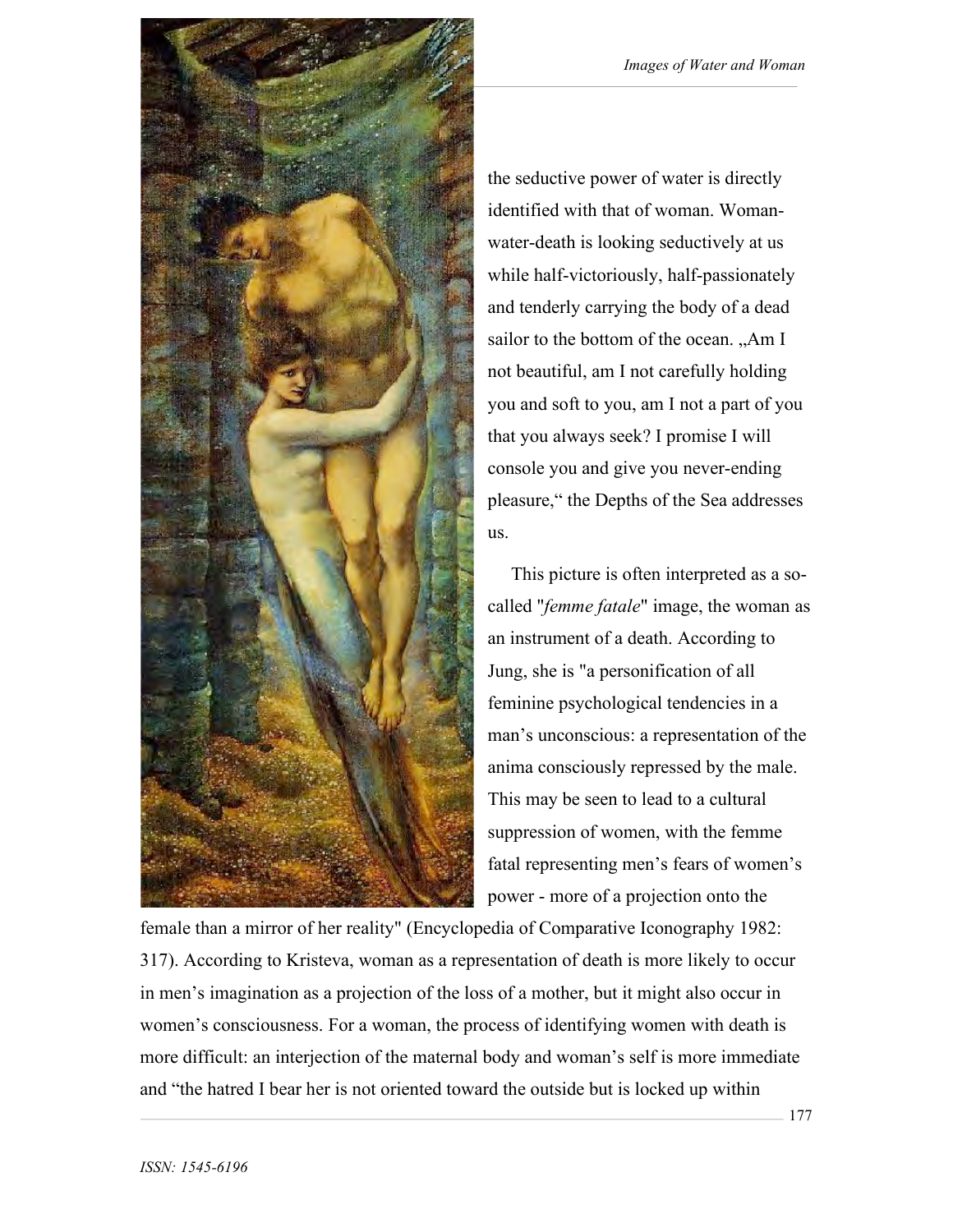myself" (Kristeva 1989: 29) She describes the process of the emergence of this projection based on "negative narcissism" and developing into a feeling of an "oceanic void": "It is a feeling and fantasy of pain, but anestheticized, of *jouissance*, but in suspense, of an expectation and a silence as empty as they are fulfilled. In the midst of its lethal ocean, the melancholy woman is the dead one that has always been abandoned within herself and can never kill outside herself." (Kristeva 1989: 29-30).

 The last example is by a woman connecting images of water, woman, and death: Edith Rimmington's *Washed in Léthe*.

# **Fig. 4: Edith Rimmington: Washed in Léthe**



The title alludes to the mythological river of ancient Greece, the Léthe, its water having been poisoned, the toxic effects of which are sleepiness, lethargy, and "forgetfulness" as forms of death. The picture can thus be interpreted as a reminder of many dead - that is, forgotten women in history. It portrays woman's "mental odyssey" as

"a descent into the depth of the sea" (Chadwick 1985: 212). We can see a woman under water covered by clothing that partly resembles the Greek (toga) and partly the Muslim style of dress (the veil covering her face). A woman meditates on all of the drowned women the waves of water are carrying past her in the River under the River (the motif of the River under the River is explained by Estés as a part of a Wild Woman archetype). She stands on a small piece of a "firm ground" (the remains of a house wall or fence?), which is also being carried by the stream. In contrast to the waves of the river, she is surrounded by "waves" painted in a stylized, decorative manner, waves that unmenacingly move in different directions behind her. They also resemble the wings of the big bird, into which woman would like to transform herself. As Irigaray writes: " "Once we have left the *waters* of the womb, we have to construct a space for ourselves in the air for the rest of our time on earth – air in which we can breathe and sing freely, in which we can perform and move at will. Once we were fishes. It seems that we are destined to become birds." (Irigaray 1987: 66)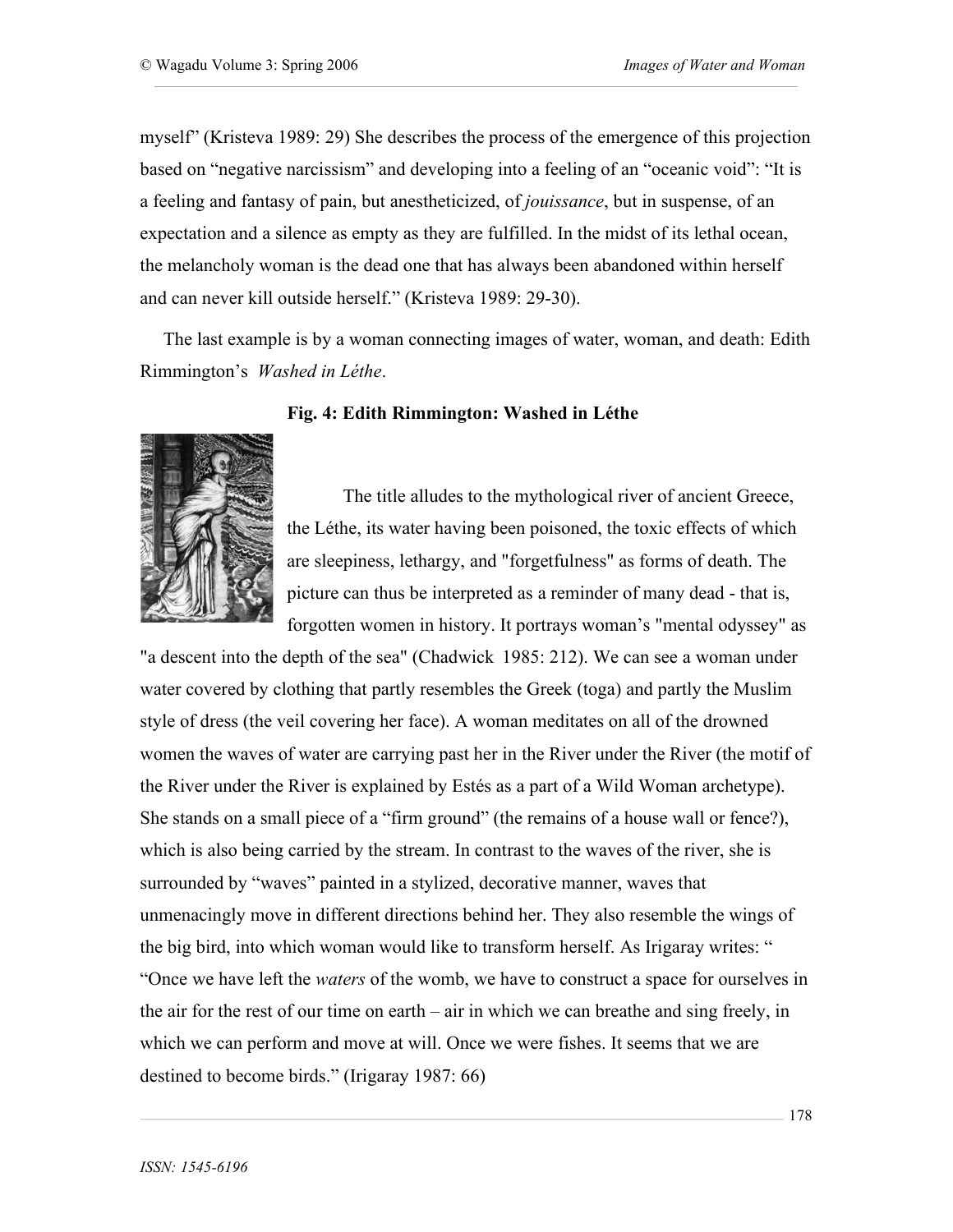On the other hand, the two bodies of water can be seen as two female selves – one a deeper underworld, the other more culturally elaborate and restrained. The space of stylized waves is divided vertically by a column containing an object resembling an old book covered in leather. Could it be an allusion to the way in which women were marginalized and forgotten in books written in the patriarchal tradition? The covered woman is not looking at the dead women in the water, but inquisitively at us, as though she would like to ask us the questions that arise from her meditations: , How long will women not be allowed to be individual persons (hidden under the dress), forced to be silent (the covered mouth), forgotten (under the sea), the victims of the historical process (dead)?" On the other hand, the woman is calm and composed, even provocatively so, aware of the importance of her insights into oppressed women's past, and waiting for the time when she can come to us and speak. Even the symbol of the veil can be understood in the tradition of the old goddess cults as a sign of the woman's sacred pilgrimage into the underworld, a time during which she escapes recognition and refuses to be diverted from her intentions. As Estés explains, the symbol of the veil is about keeping oneself without giving all away to whomever asks; it promotes nourishing solitude; it is about potentiality and preserving a woman's inner mental space against unwelcome intruders. Even if there is an intruder in "her" realm – for example, the column and book which seem to be strange elements in the picture because of their geometrical shape, their strong maculine verticality--it is obvious that she is the queen of that underwater realm, that she is the master even of that hidden element.

## **The Circularity of Life and Death: The Frog**

 As we pointed out previously, in pre-ancient times the circularity of Life and Death was associated mostly with the Great Mother figure. She occupied the highest position in these ancient mythologies.<sup>6</sup>

<sup>&</sup>lt;sup>6</sup> For more information see: Baring, A. – Cashford, J. 1991: The Myth of the Goddess: Evolution of an Image. London: Penguin Books Lld., Gimbutas, M. 1974: The Gods and Goddesses of Old Europe. 7000 to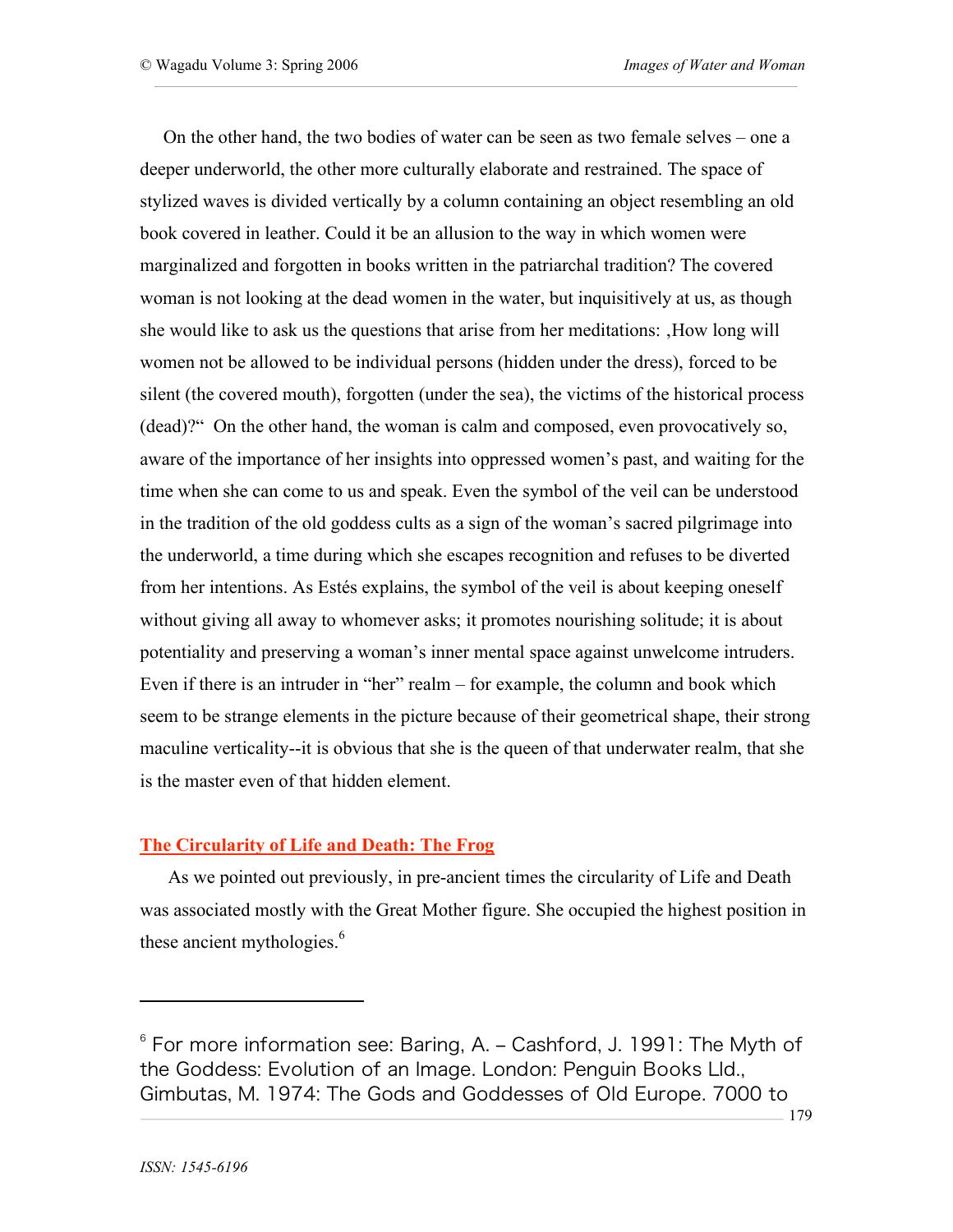For example, the Hindu goddess Kali or Kali Ma ,"Dark Mother," was the Hindu Triple Goddess of creation, preservation and destruction. Though Kali was primarily associated with the earth, she was also called "the Ocean of Blood," the dark formlessness of a water womb at the beginning and the flood at the end of the world, which appeared in all of the myths of pre-creation and post-doomsday as elementary chaos. (Walker 1983: 488-494). Eliade explains the closeness of earth and water symbolism by the fact that "The Earth-Mother embodies the archetype of fecundity, of inexhaustible creativity. That is why she has a tendency to assimilate the attributes and the myth of the divinities of fertility, whether they are lunar, aquatic or agricultural. But the converse of this is also true: these divinities appropriate the attributes of the Earth Mother, and sometimes even replace her in the cult. And we can see why: the Waters, like the Mother, are rich with the germs of life, and the Moon, too, symbolizes the universal becoming, the periodical creation and destruction" (Eliade 1960: 184-185).

 And it is precisely those two elements – water and earth – being the living environment of the frogs. "The frog, of course, is an amphibian. Life begins in fresh water and then runs its course principally on dry land, necessitating a complete change of body form and function. The adult is perfectly at ease in either element." (Ribuoli – Robbiani 1991: 6). From the point of nature's development, the frog is a very old creature: it has been around for some 150 million years (ibid.: 6).<sup>7</sup> It is not surprising, then, that because of "the watery slime of chaos being the base of creative matter, several primeval gods, related to that fertile chaos-slime (the Nile) had frog-heads." (de Vries 1974: 204) However, for a long time before Egypt the Batrachians were used to

3500 B.C. Myths, Legends and Cult Images. London, and Neumann, E. 1963  $[2^{nd}$  edition]: The Great Mother: An Analysis of the Archetype, translated from German by Ralph Manheim. Kingsport, Tennessee: Kingsport Press, Ins.

<sup>7</sup> In Bamanan tale Chameleon and Frog, the two are making argument in front of the God's presence about who is the oldest creature on the earth. The frog's main argument for his long survival on the earth sounds as follows: "You must skip over some matters so that you can achieve personhood." The tale does not end with the proclamation of the winner, but it seems that it would be the frog as the tale ends with the words: "Frog is not a saint, but he is one of the creatures that God like." (Kone 1995: 60-61)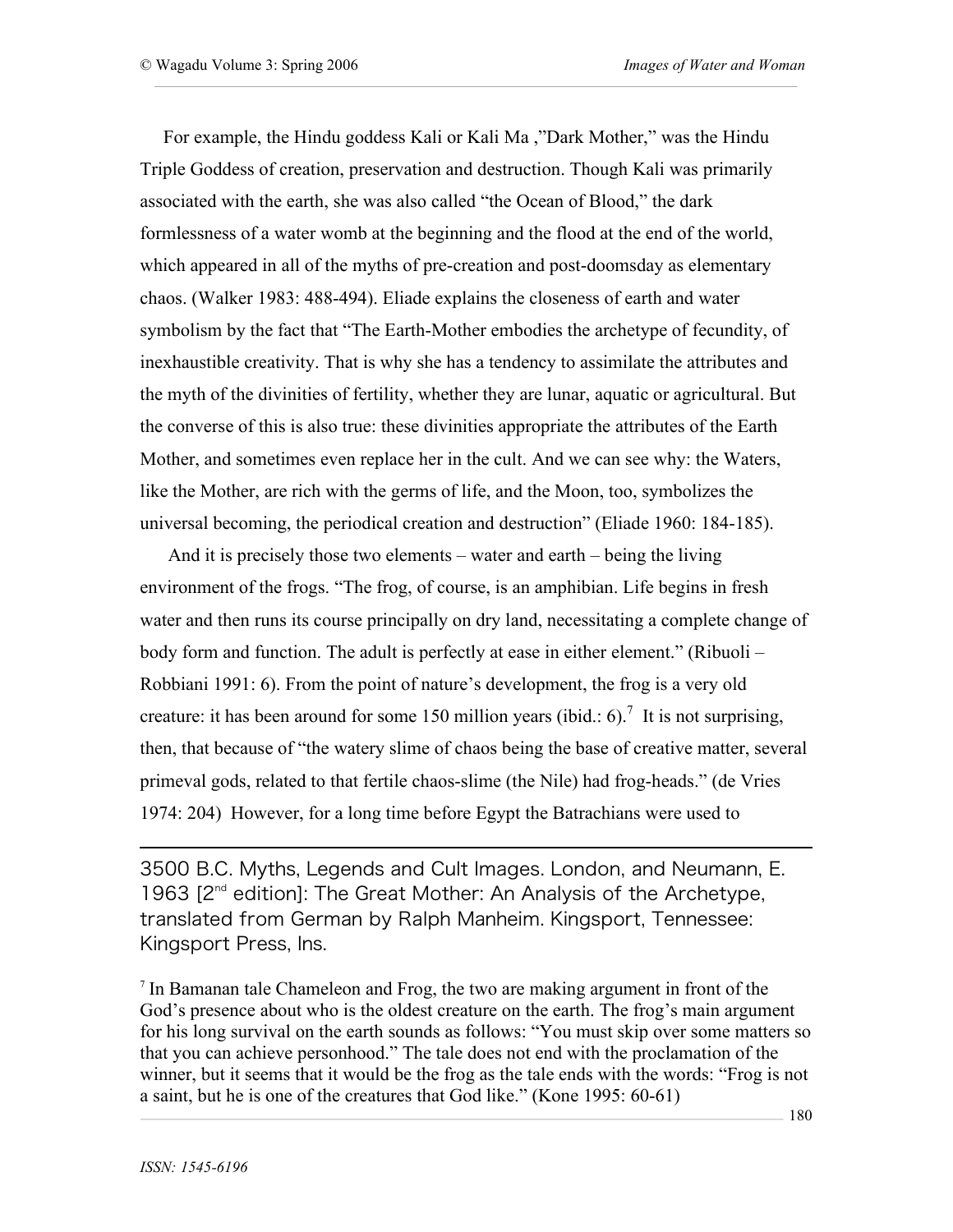represent the circle of life, earth and rebirth connected with water and woman, and we can find their images in other mythologies throughout the world.<sup>8</sup>

 Though we can find the symbol of a frog in other mythologies, it seems that it was in Egyptian mythology that the frog played the most significant role. Its importance was grounded in the fact that during the annual flooding of the Nile, a great number of small frogs appeared in the Nile's mud. As Pliny recorded, the Egyptians believed that after six months the frogs are dissolved into mud and spontaneously recreated in the following spring (Ekenvall 1978: 9). That might be the reason that in Egypt mythology we can find an old mother-goddess and frog-goddess at the same time called Heqit (Heqet, Heket, Hekit). She appeared sometimes in the shape of a frog, sometimes in human shape with a frog's head, and was a goddess of birth, death and resurrection.<sup>9</sup>

# **Fig. 5: Horus procreated by Isis (in the shape of a falcon) and Osiris, in the presence of**

**Heqit**

<sup>&</sup>lt;sup>8</sup> For more information see A. Ekenvall: Batrachians as Symbols of Life, Death, and Woman, 1978, M. Gimbutas: The Gods and Goddesses of Old Europe, 1974, and H. Wassén: The Frog in Indian Mythology and Imaginative World. In: Anthropos. Revue Internationale d'Ethnologie et de Linguistique. Tome XXIX, 1934, p. 613-658.

 $9$  According to de Vries, she was later identified with the Goddess Hathor (de Vries 1974: 204)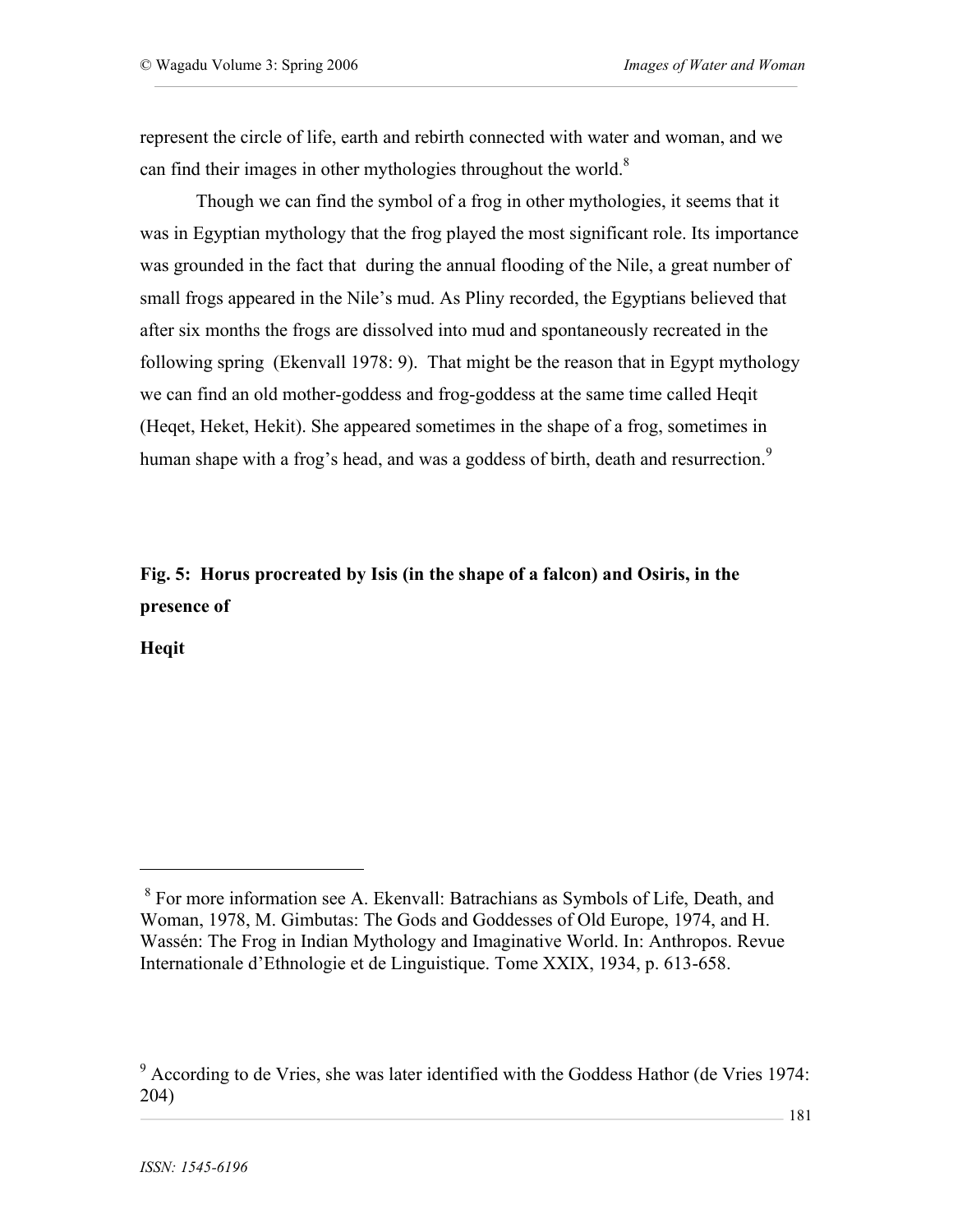

Fig. 8. Horus procreated by Isis (in the shape of a falcon) and Osiris, in the presence of Heqit.

 Batrachians were connected with procreation and played an important role in fertility creeds, since "for a long time they were included among the animals that were thought to be spontaneously generated" (Ekenvall 1978: 8). However, the frogs were connected not only with birth and rebirth, but – as a part of the life circle – also with death evidenced by the small statues of frogs have been found in graves from all periods of Egyptian history (they accompanied the dead into the tomb in order to assure his/her resurrection and were sometimes mummified). Frogs also were associated with human embryos and stood as a symbol for *fetus* (there is a resemblance between frog and human embryo one or two months old), and also for the uterus thus connected closely to women's sexual life.

 In Greek culture, the frog still survived as a favorite animal of Aphrodite, and in ancient Rome, of Venus (Ribuoli – Robbiani 1992: 31). However, the positive aspects of the frog's symbol were gradually changed into the negative ones. For example, Aristophanes in his comedy *The Frogs* used these animals to symbolize his opinion of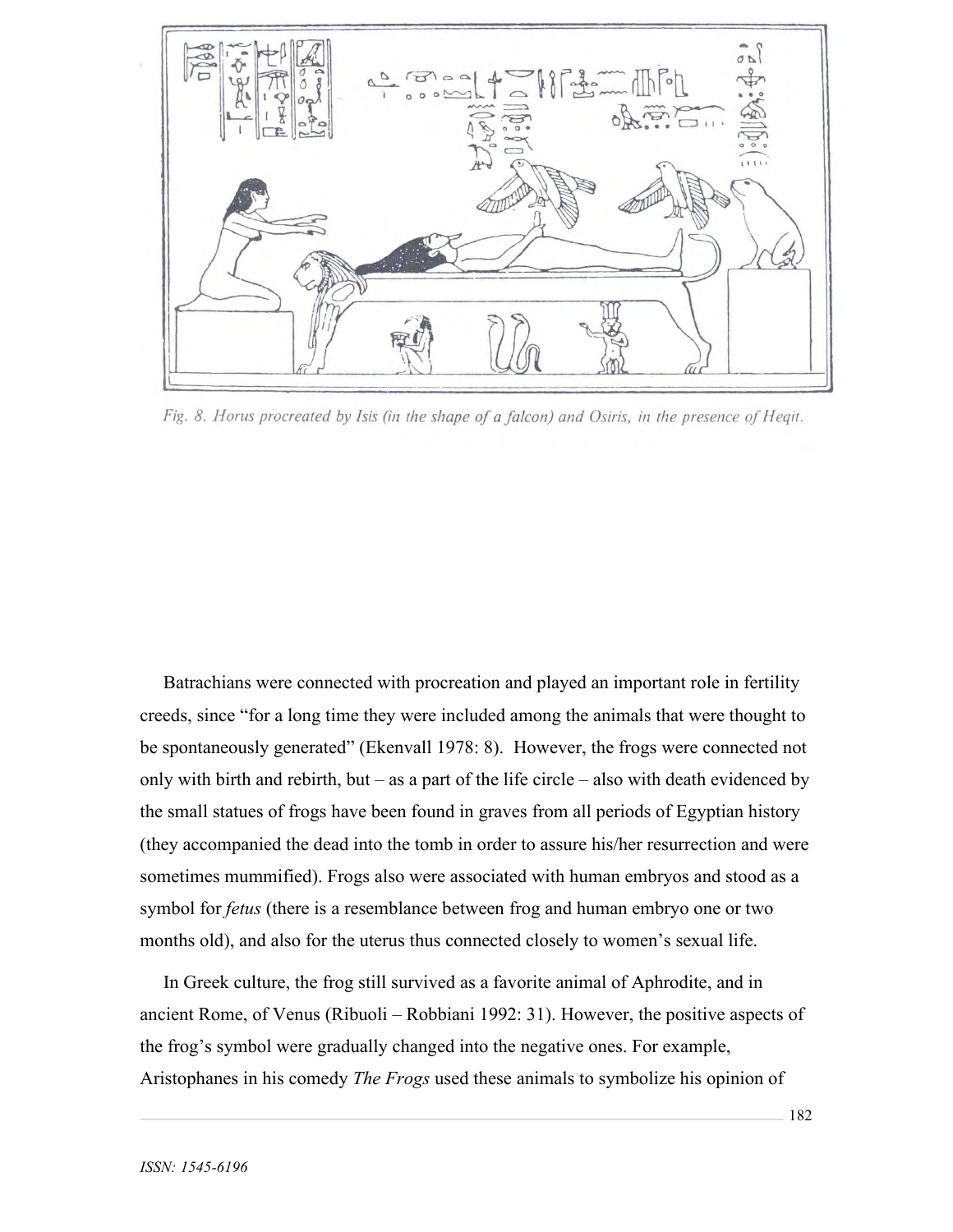

other playwrights of his time, satirically comparing them to the meaningless sounds uttered by the chorus of frogs.<sup>10</sup> In Ovid's *Metamorphoses*, we can find the legend of the pregnant Latona, who turned into frogs the people who had prevented her from drinking

fresh water when she was thirsty. Here, to turn into the frog was seen as a punishment.<sup>11</sup> The similar image was offered by Bible: we can recall, for example, the events from the Book of Exodus, where God punished the Egyptian Pharaoh for not freeing the Israelites by ten plagues, the first being the change of the Nile's water into t blood, and the second being the infestation of frogs on his land.<sup>12</sup> However, the old meaning of the frog as a symbol for resurrection was preserved for much longer: we can find the amulets in the shape of frogs with the words on them: "I am the resurrection" being dedicated to Jesus Christ and St. Mary. However, in medieval times the image of the frog was predominantly used to symbolize Pride (or Lust) as one of the seven deadly sins: for example, we can see the coupling of batrachians and the female genitals in the famous picture *The Seven Deadly Sins* of Hieronymus Bosch.

## **Fig. 6: Hieronymus Bosch: The Seven Deadly Sins (detail)**

<sup>&</sup>lt;sup>10</sup> Fitts, D. 1983: Aristophanes: Four Comedies (Lysistrata, The Frogs, The Birds, Ladies' Day), San Diego, New York, London: A Harvest Book, Harcourt Brace and Company, p. 79 -156.

<sup>&</sup>lt;sup>11</sup> See Ribuoli, P. – Robbiani, M. 1992: Frog. Art, Legend, History. English translation by John Gilbert. Boston, Toronto, London: A Bulfinch Press Book, Little, Brown and Company [2nd printing], p.107.

 $12$  The God says to Pharaoh: "I will plague the whole of your territory with frogs...They shall come up from the river into your house, into your bedroom and on to your bed, into the houses of your courtiers and your people, into your ovens and your kneading troughs. The frog shall clamber over you, your people and your courtiers…" (Ribuoli – Robbiani 1992: 28 – 29)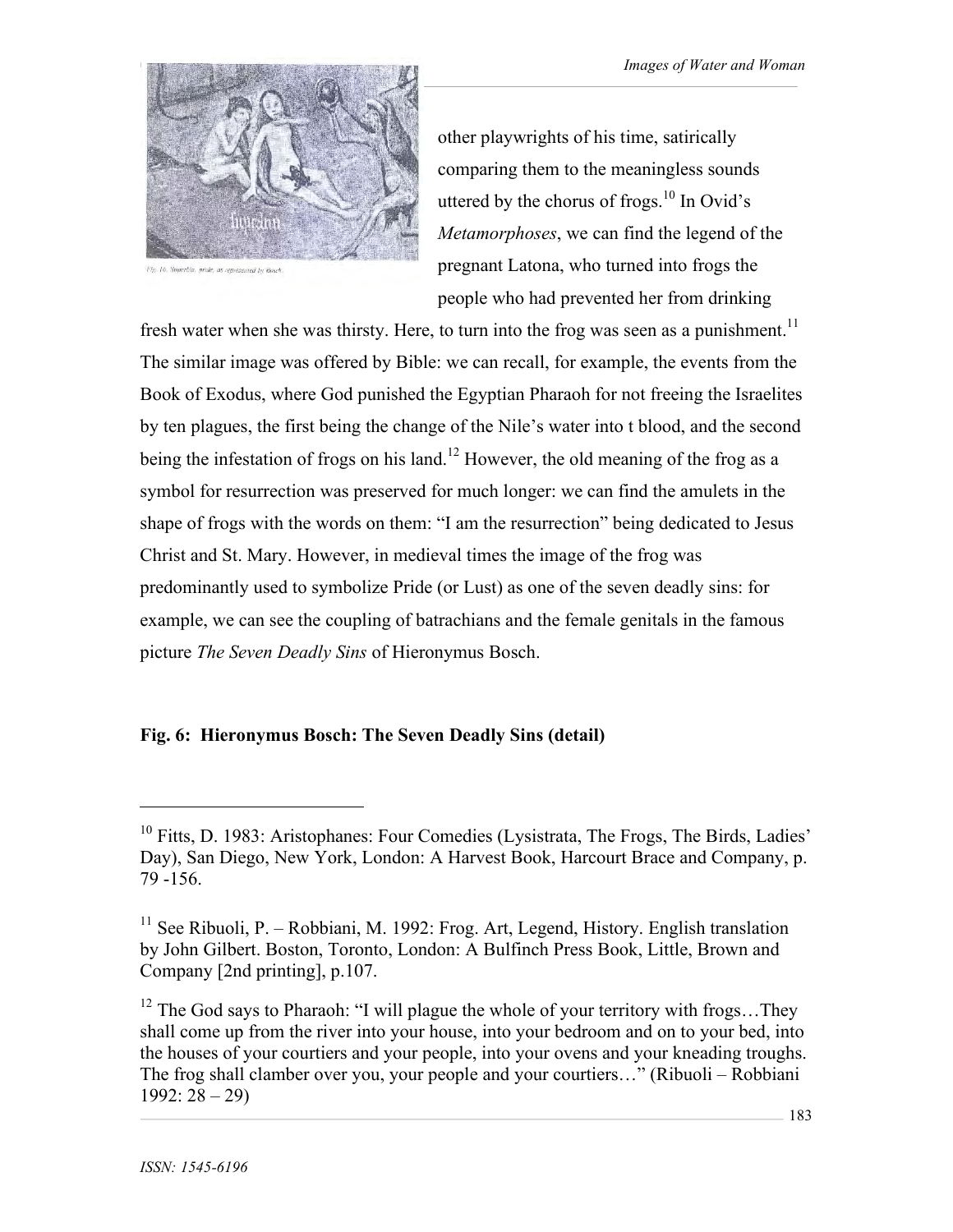And it is not surprising that the frog, or, more precisely, the toad, was one of the animals associated with the practice of witchcraft; it was believed that the Devil changed himself into the shape of a toad (or into the shape of a goat) and "at the Sabbath the witches kissed the devil in homage, under the tail if he appeared as a stinking goat, on the lips if he were a toad" (Daly 1978: 187-188). In this transformation, we can trace the connection of the original association of the frog with the Egyptian goddess Heqit, who later transformed herself into the Greek goddess Hecate the model for the image of the witch, elaborated in the late medieval times. (Walker 1983: 378-379) The image of a frog plays quite an important role in the world of the fairy-tales.<sup>13</sup>

 However, is this image of the frog portrayed the above-mentioned symbolism in contemporary art? After some effort to find symbolically important images of the frog, I decided to conclude this essay with a digitally produced artwork created by Susan Makov.

## **Fig. 7: Susan Makov: F is for Vanishing Frogs**



Susan Makov's picture *F is for vanishing frogs* suggests the concern for the danger frogs face from human civilization (especially their deaths from cars when roads cross their traditional territories). This interpretation is supported by the "box" containing the "flatted" staff (on the lower part of the picture) where we can distinguish a frog (on the left side of the

box); by two frogs in the left (being in the tomb?); by the tadpoles trapped in the net (in the middle of the picture); and, finally, by the strips crossing the road and connecting the two frogs on the left with the buildings (as a product of civilization) pointing to the cause of the vanishing of the frogs.

 $^{13}$  For more information see Ribuoli, P. – Robbiani, M. 1992: Frog. Art, Legend, History. English translation by John Gilbert. Boston, Toronto, London: A Bulfinch Press Book, Little, Brown and Company [2nd printing], where you can find also the psychoanalytical interpretation of these fairy-tales.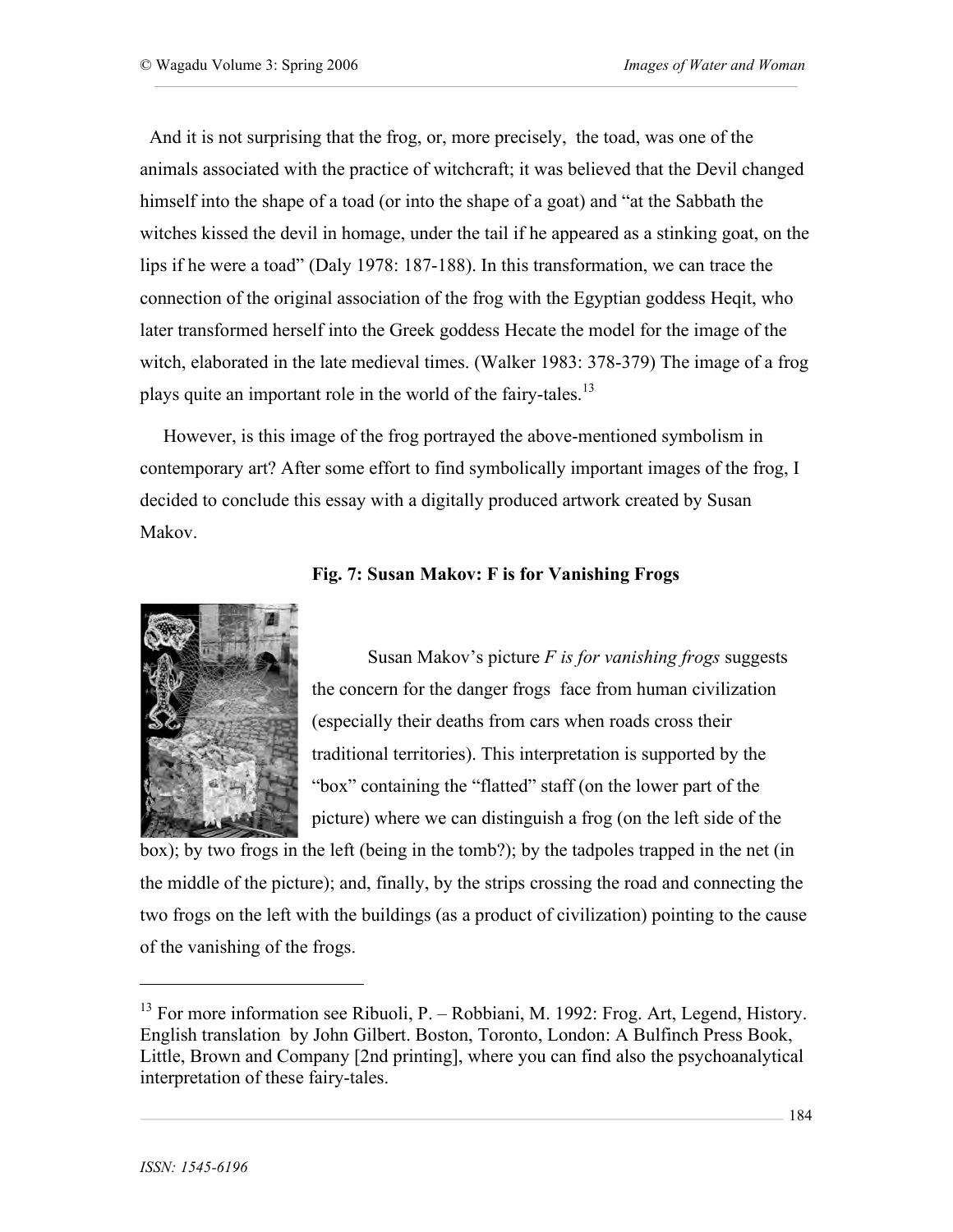However, we also can interpret this "vanishing" on a more symbolic level, as the vanishing of the old and complex symbolic meanings of frogs in our culture (making them only the object of popular culture by their humorous appearance). If we adopt the holistic view without dualistic assumptions about nature and culture, animals and humans, we can interpret the picture as an image of circularity, transformation and connectedness of the two elements in question. The frogs in the picture complete the circle from the birth, death and rebirth, undergoing the transformation from eggs (the stones on the road-pond), tadpoles (in the net-water) to the grown adults (on the left). This interconnectedness of the frogs and humans is supported by the fact that the frog, "although phylogenetically a primitive, cold-blooded animal, possesses certain morphological and structural features that are very similar to those of humans" (Ribuoli – Robbiani 1992: 69-70). In this case, we can interpret the black space where the two white frogs are placed as a life-giving mud, from what the frogs are emerging and into what they are disappearing (it is interesting that the white and black are seen as opposite poles of the color spectrum: black as having absorbed all other colors, and white as the potentiality of any color). The play of the white and black conveys the emphasis here: for example, the block of "packed staff" apparently representing the death stage of the circularity, is nevertheless painted almost in white, suggesting the possibility to the new life emerging from it (the frog on the left side of the box seems to make its step toward life and others may follow it).  $14$ 

<sup>&</sup>lt;sup>14</sup> We can also recall Estés' shortened description of the colors involved: The black and white symbolizes the ancient colors connoting birth, and death: the black for the dissolution of one's old values, and the white as the new light, the new knowledge. Each color has its death nature and its life nature. Black is the color of mud, the fertile, and the basic material in which ideas are sown. Yet black is also the color of death, the blackening of the light. And black has even a third aspect, for black is the color of descent. Black is a promise that you will soon know something you did not know before. White is the color of the new, the pure, and the pristine. It is also the color of the soul free of the body, of spirit unencumbered by the physical. It is the color of the essential nourishment, mother's milk. On the other hand, it is also the color of dead, of things, which have lost their flush of vitality. When there is white, everything is, for the moment, a *tabula rasa*, still unwritten upon. White is a promise that there is nourishment enough for things to begin anew, that the emptiness or the void can be filled. (Estés 1997: 107 - 8)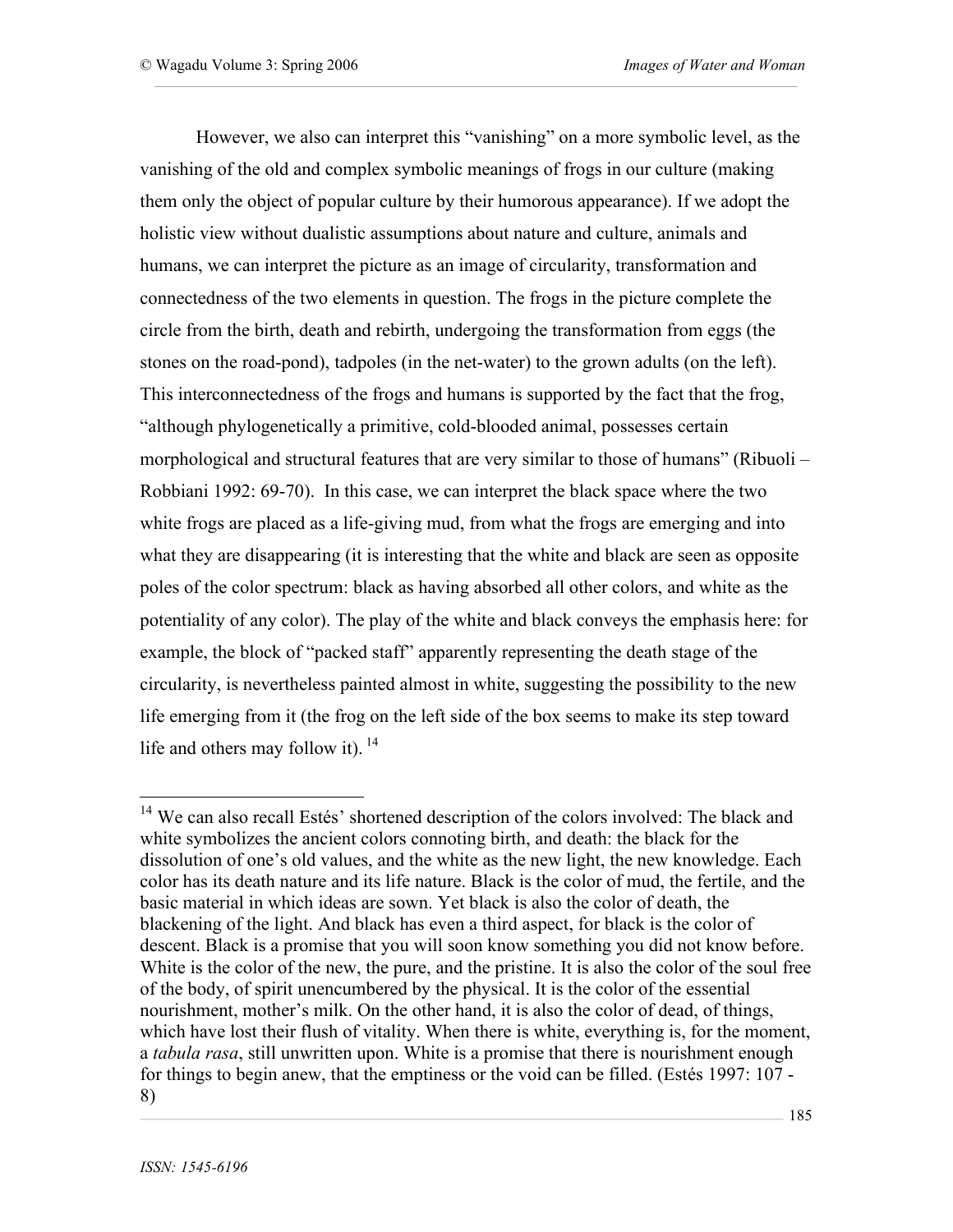The meaning of the box as a transition into new life is supported by the fact that it is placed on the spot where the bridge (or the allusion to a bridge, being the symbol of transition: in many mythologies crossing the river means to undergo the passage from life to death, and death to life) ends; thus the box continues to serve as a bridge to connect the road and the living place of the frogs (mud). The tiny, almost invisible net of lines between the stages of birth, life and rebirth of frogs, and also between the animal and human areas supports a notion of their interconnectedness and symbiotic destiny. However, the net of lines also resembles how the scientists (and also the artists studying the perspective), objectify the living world (the numbers, words, lines and points measuring the frogs as well as the human space - even the dead frogs are compressed into the geometrical box) to be able to study it, control and manipulate it. From that perspective, the two frogs on the left create the potential cross; however, the cross is at the same time part of the larger circle starting with the frog emerging from the box, through the frog in "standing' position of the left and the other one turning to the right toward the building. From that point of view, we see the circular movement going through the points of the virtual ends of the net structure "flowing" in the space (connected only by the words) and completing the circle entering the box.

#### **Conclusion**

 It seems that sometimes men and women evaluate differently the symbolic connection of life with woman and water (and earth). Brunovsky's picture apparently venerates the nurturing potential of woman; Richier's criticizes the traditional notion of the woman as a container, even as the container of water and life (pointing to some painful women's experiences). Burne-Jones' picture portrays woman and water as a fatal danger for a man (with no possibility of returning to life); Rimmington's points to women as victims of a patriarchal culture (with the possibility of renewal). The conclusion seems to appear that women more often than men subverted the traditional symbolism associated with woman and her connection with life and death, thus weakening their powerful dual nature. It might be the result of their life experience telling them that they are not only life-givers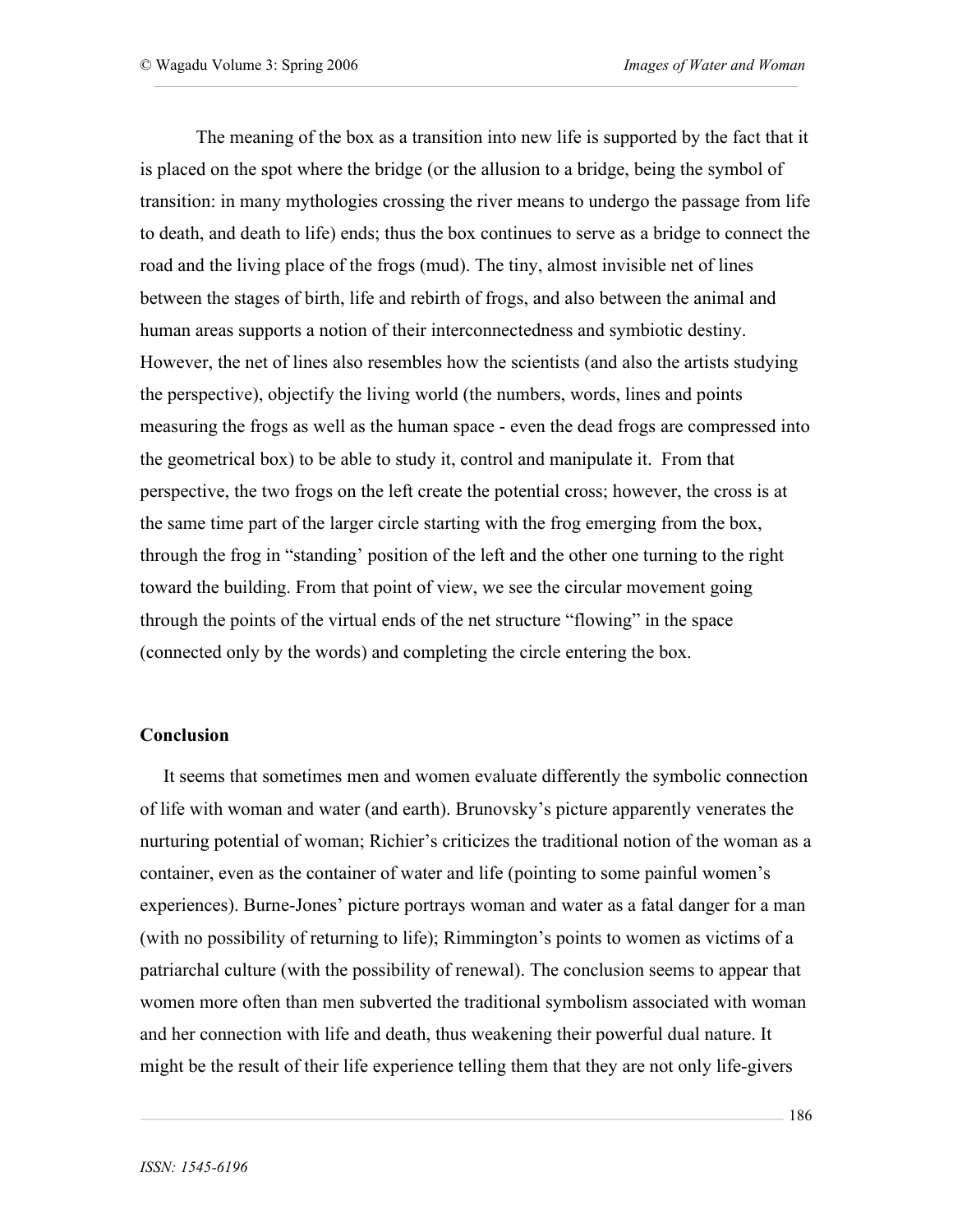(and that there are not only positive aspects connected with this) but neither exclusively life-devourers (and that there are not only negative aspects to mermaids and witches). For that reason, the very suitable and complex symbol for the connection between woman and life and death (and water and earth) is that of the frog with its ambiguity of meaning. Though the frog is a very ancient image to be used to symbolize the circularity of Life and Death and their transformation, its original meaning was lost in modern times (Susan Makov's picture is a rare exception). With re-introducing an image and symbol of the frog with its complex meaning and original symbolic potential, I aim at fostering the revival of non-dualistic thinking as such, and a non-dualistic view on life and death in particular.

# **Bibliography**

Aeschylus: The Oresteian Trilogy (Agamemnon, The Choephori, The Eumenides). Translated by Philip Vellacott 1967: Baltimore, Maryland: Penguin Books.

Baring, A. – Cashford, J. 1991: The Myth of the Goddess: Evolution of an Image. London: Penguin Books Lld.

Daly, M. 1978: Gyn/Ecology: The Metaethics of Radical Feminism, Boston: Beacon Press.

Dean-Jones, L. 1991: The Cultural Construct of the Female Body in Classical Greek Science. In: Womenʻs History and Ancient History. University of North Carolina Press.

de Vries, A. 1974: Dictionary of Symbols and Imagery. Amsterdam-Londind: North-Holland Publishing Company.

Eisler, R 1987: The Chalice and The Blade (Our Past, Our Future). Pandora, Harper Collins.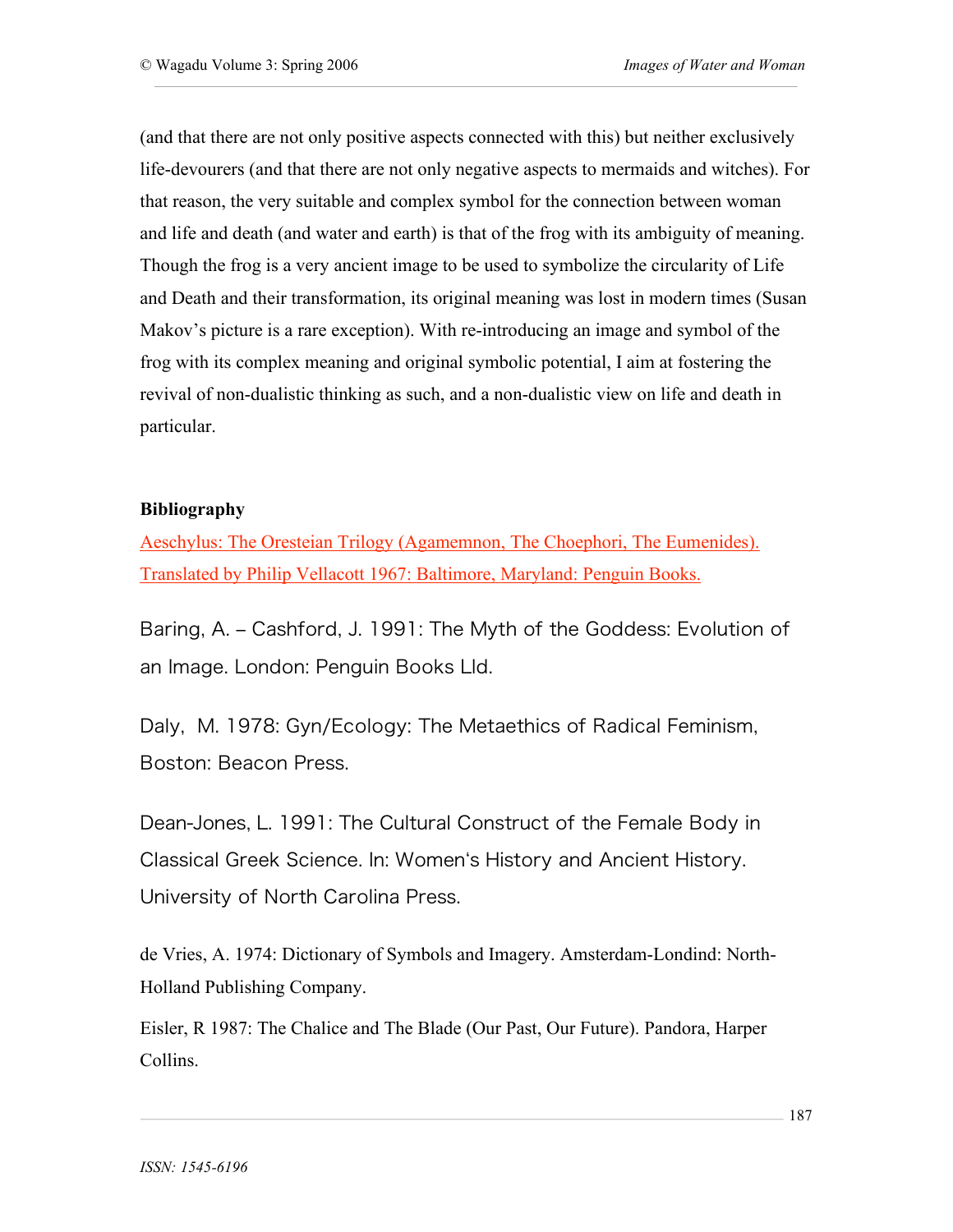Ekenvall, A. 1978: Batrachians as Symbols of Life, Death, and Woman. Goteborg, Kvinnohisoriskt arkiv. 14.

Eliade, M. 1960: Myths, Dreams and Mysteries. The Encounter between Contemporary Faiths and Archaic Realities. Translated by Philip Mairet. New York: Harper and Brothers Publishers.

Encyclopedia of Comparative Iconography. 1982: Themes depicted in Works of Art. Chicago/London. Vol.I, Vol.II.

Estés, C.P. 1997: Women Who Run With the Wolves. Myth and Stories of the Wild Woman Archetype. New York, Ballantine Books.

Fitts, D. 1983: Aristophanes: Four Comedies (Lysistrata, The Frogs, The Birds, Ladies' Day). San Diego, New York, London: A Harvest Book, Harcourt Brace and Company.

Frog Kings. Folktales of Aarne-Thompson type 440 about slimy suitors translated and/or edited by D. L. Ashliman. http://www.pitt.edu/~dash/frog.html

Gimbutas, M. 1974: The Gods and Goddesses of Old Europe. 7000 to 3500 B.C. Myths, Legends and Cult Images. London.

History of Ideas on Woman: A Source Book. Edited by Rosemary Agonito, 1977: New York: G. P. Putnam's Sons.

Chadwick, W. 1985: Women Artists and the Surrealist Movement, Thames and Hudson. Irigaray, L. 1993: Sexes and Genealogies. Translated by Gillian C. Gill. New York: Columbia University Press.

Jung, C. G. 1964: Man and His Symbols, New York: Doubleday and Company Inc.

Jung, C. G. 1986: Psychological Reflections. An Anthology of his writings 1905 – 1961. Selected and edited by Jolande Jacobi. London, Ark Edition.

Jung, C.G. 1956: Symbols of Transformation, Vol.I, II. Harper Brothers,New York.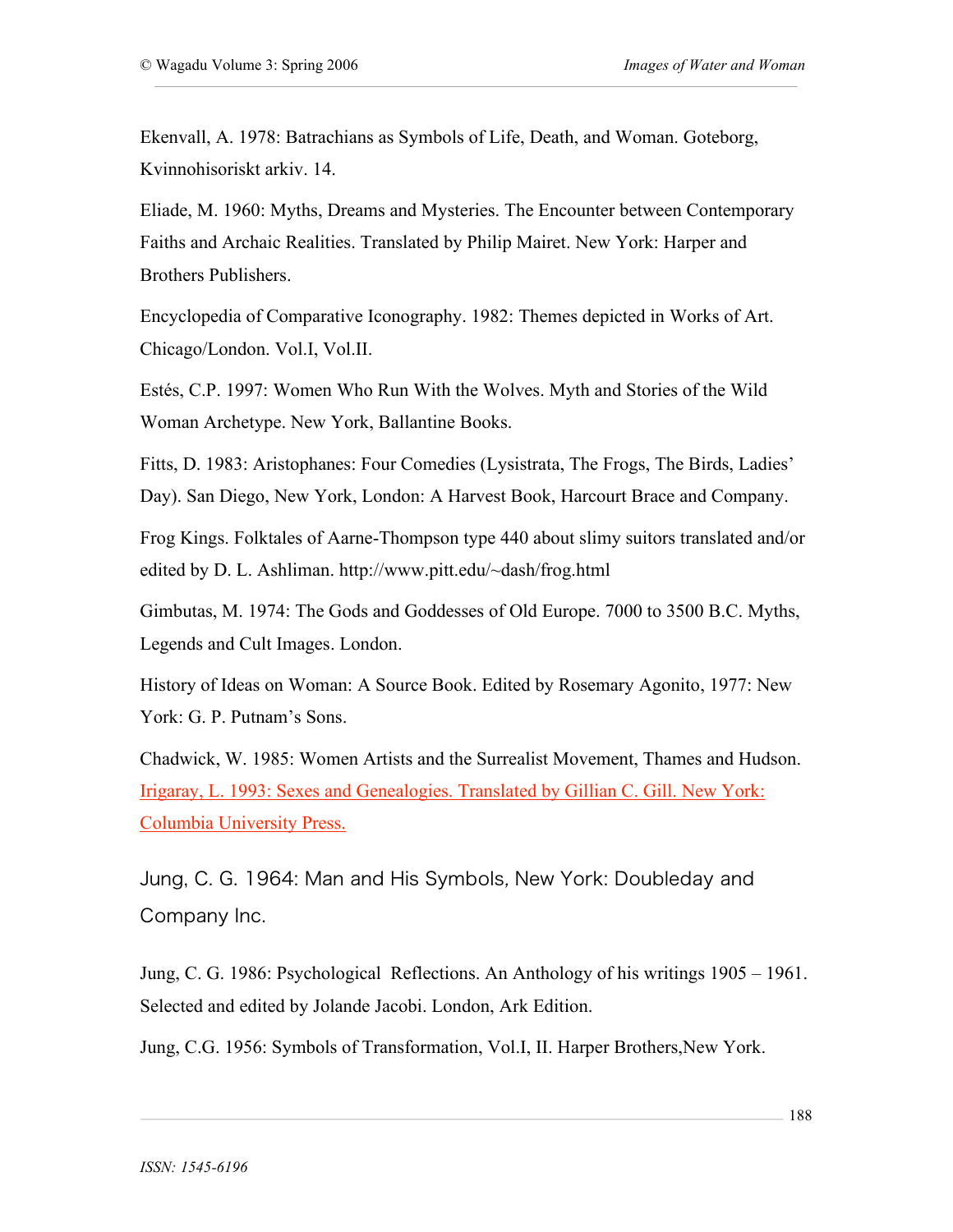Kone, K. 1995: Bamanan Tales in Bambara and English. Massachusetts: Mother Tongue Editions.

Krige E.J.- Krige J.D. 1947: The Realm of a Rain-Queen, A Study of the Pattern of Lovedu Society. 3rd edition. London/New York/Toronto, Oxford University Press.

Kristeva, J. 1989: Black Sun: Depression and Melancholia. Transl. by Leon S.Roudiez. New York, Columbia University Press.

Kristeva, J. 1995: New Maladies of the Soul. Transl. by Ross Mitchell Guberman. New York, Chichester, West Sussex.

Lloyd, G.E.R. 1970: Hot and Cold, Dry and Wet in Early Greek Thought. In: Studies in Presocratic Philosophy, Vol. I. London, D. J. Furley and R. E. Allen, pp. 255 – 280.

Mookerjee, A. 1991: Kali. The Feminine Force. London, Thames and Hudson Ltd.

Neumann, E. 1963 [2<sup>nd</sup> edition]: The Great Mother: An Analysis of the Archetype, translated from German by Ralph Manheim. Kingsport, Tennessee: Kingsport Press, Ins.

Plato's Timaeus. Translated by Francis M. Cornford and reprinted from his work, Plato's Cosmology 1959: New York: The Liberal Arts Press.

Ribuoli, P. – Robbiani, M. 1992: Frog. Art, Legend, History. English translation by John Gilbert. Boston, Toronto, London: A Bulfinch Press Book, Little, Brown and Company [2nd printing].

Walker, B. G. 1983: The Woman´s Encyclopedia of Myths and Secrets. San Francisco, Harper and Row Publishers.

Wassén, H. 1934: The Frog in Indian Mythology and Imaginative World. In: Anthropos. Revue Internationale d'Ethnologie et de Linguistique. Tome XXIX, 1934, p. 613-658.

Wild, A.R. 1981: Water in the Cultic Worship of Isis and Sarapis, Leiden E.J.Brill.